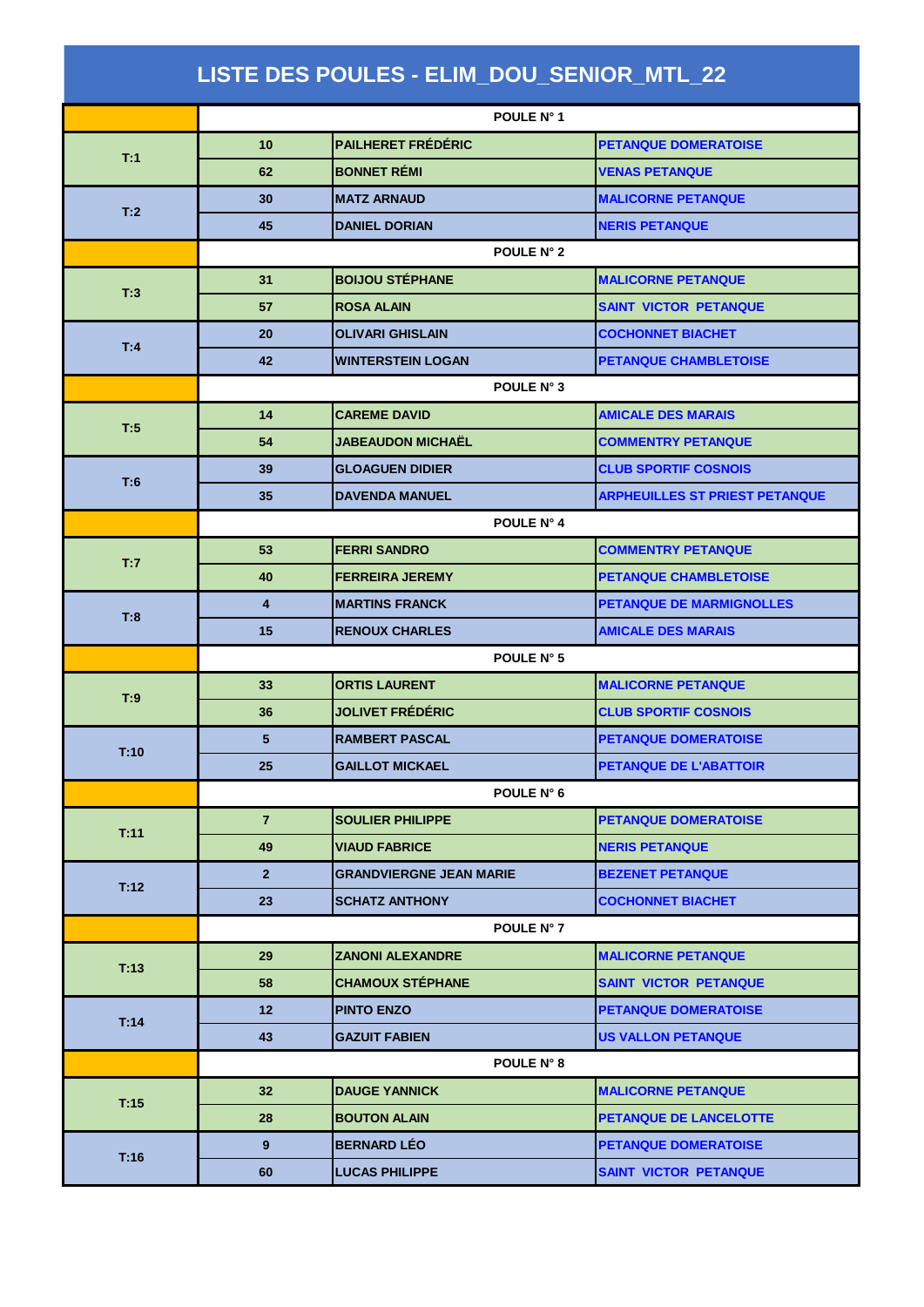|      | POULE N° 9   |                                |                              |  |  |
|------|--------------|--------------------------------|------------------------------|--|--|
| T:17 | 48           | PEPE STÉPHANE                  | <b>NERIS PETANQUE</b>        |  |  |
|      | 21           | <b>NOWAK CHRISTOPHE</b>        | <b>COCHONNET BIACHET</b>     |  |  |
| T:18 | 44           | <b>MOUTONNET THOMAS</b>        | <b>US VALLON PETANQUE</b>    |  |  |
|      | 8            | <b>LALEUF DAVID</b>            | <b>PETANQUE DOMERATOISE</b>  |  |  |
|      | POULE N° 10  |                                |                              |  |  |
| T:19 | 16           | <b>PIOTTE FRANÇOIS</b>         | <b>AMICALE DES MARAIS</b>    |  |  |
|      | 56           | <b>DA SILVA JEAN</b>           | <b>SAINT VICTOR PETANQUE</b> |  |  |
| T:20 | 27           | <b>BOUTON JEAN FRANÇOIS</b>    | PETANQUE DE LANCELOTTE       |  |  |
|      | 51           | <b>VAUKAIRE JEAN MICHEL</b>    | <b>COMMENTRY PETANQUE</b>    |  |  |
|      | POULE N° 11  |                                |                              |  |  |
| T:21 | 41           | <b>AMIOT EDDY</b>              | PETANQUE CHAMBLETOISE        |  |  |
|      | 17           | <b>DELAGE BRUNO</b>            | <b>AMICALE DES MARAIS</b>    |  |  |
| T:22 | 50           | <b>REINARD JIMMY</b>           | <b>COMMENTRY PETANQUE</b>    |  |  |
|      | 37           | <b>BIDEAUX DAMIEN</b>          | <b>CLUB SPORTIF COSNOIS</b>  |  |  |
|      | POULE N° 12  |                                |                              |  |  |
| T:23 | $\mathbf{3}$ | <b>ARNAUD JEAN PIERRE</b>      | PETANQUE DE MARMIGNOLLES     |  |  |
|      | 22           | <b>ROGERIE DAMIEN</b>          | <b>COCHONNET BIACHET</b>     |  |  |
| T:24 | 47           | <b>BOUGEROL JEAN SÉBASTIEN</b> | <b>NERIS PETANQUE</b>        |  |  |
|      | 6            | <b>LONARDO PATRICK</b>         | <b>PETANQUE DOMERATOISE</b>  |  |  |
|      | POULE N° 13  |                                |                              |  |  |
| T:25 | 26           | <b>SLIMAN JULIEN</b>           | PETANQUE DE L'ABATTOIR       |  |  |
|      | 18           | <b>GALIZZI GRÉGORY</b>         | <b>AMICALE DES MARAIS</b>    |  |  |
| T:26 | 24           | <b>GLOMEAU JEAN FRANÇOIS</b>   | <b>COCHONNET BIACHET</b>     |  |  |
|      | 46           | <b>BERGER JEAN-JACQUES</b>     | <b>NERIS PETANQUE</b>        |  |  |
|      | POULE N° 14  |                                |                              |  |  |
| T:27 | 52           | <b>MICHAUD LÉONARD</b>         | <b>COMMENTRY PETANQUE</b>    |  |  |
|      | 19           | <b>SCHATZ GARY</b>             | <b>COCHONNET BIACHET</b>     |  |  |
| T:28 | 59           | <b>TOUBIO VALENTIN</b>         | <b>SAINT VICTOR PETANQUE</b> |  |  |
|      | $\mathbf{1}$ | <b>DUFOUR JEAN-PIERRE</b>      | <b>BEZENET PETANQUE</b>      |  |  |
|      | POULE N° 15  |                                |                              |  |  |
| T:29 | 63           | <b>GOZARD FRANCK</b>           | <b>VENAS PETANQUE</b>        |  |  |
|      | 55           | <b>JOVIN HERVÉ</b>             | <b>COMMENTRY PETANQUE</b>    |  |  |
| T:30 | 11           | <b>LAUMAILLET SYLVAIN</b>      | <b>PETANQUE DOMERATOISE</b>  |  |  |
|      | 38           | <b>JOLIVET GRÉGORY</b>         | <b>CLUB SPORTIF COSNOIS</b>  |  |  |